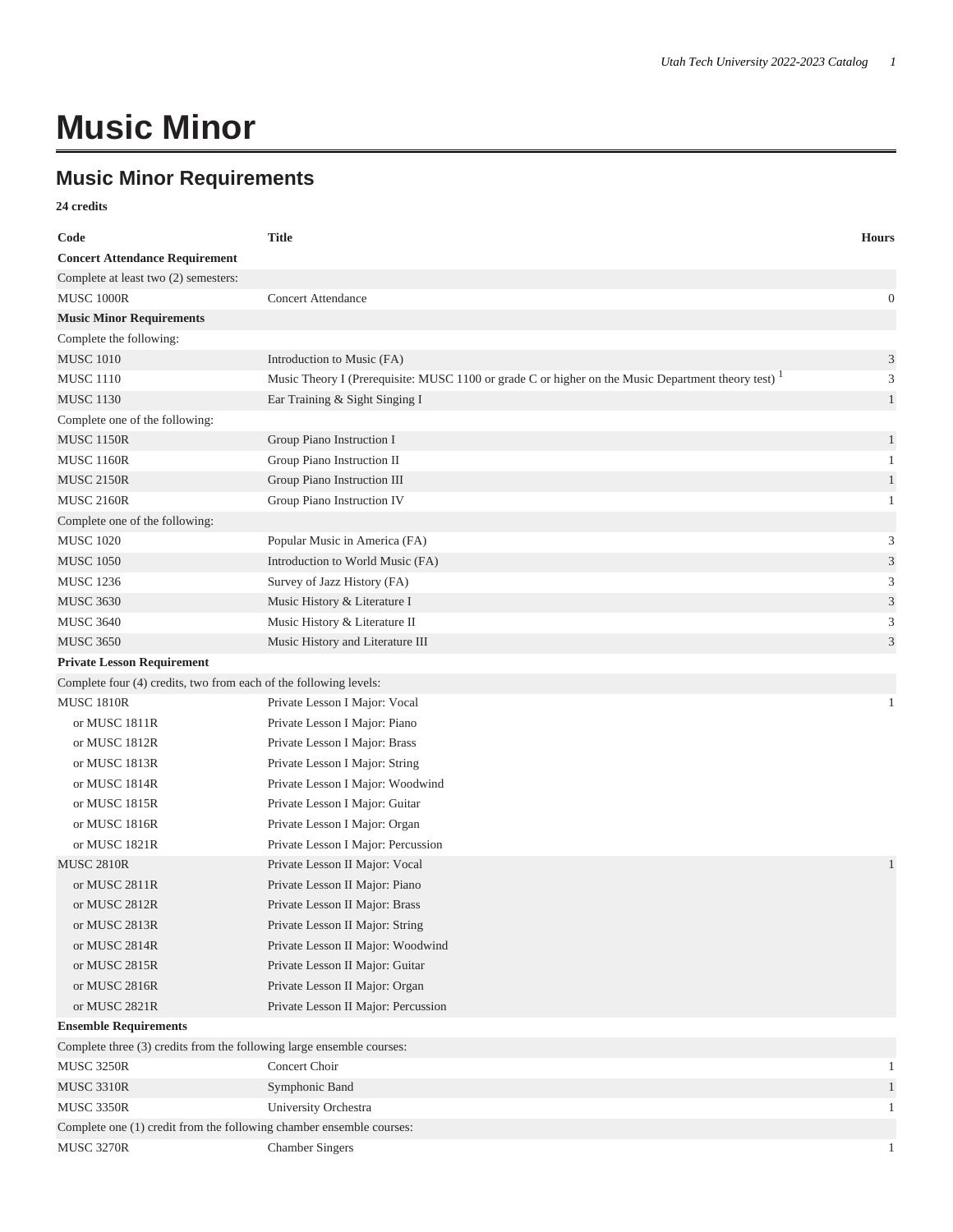| MUSC 3360R                                    | University Chamber Orchestra                                                          | $\mathbf{1}$            |
|-----------------------------------------------|---------------------------------------------------------------------------------------|-------------------------|
| <b>MUSC 3370R</b>                             | Guitar Ensemble                                                                       | $\mathbf{1}$            |
| <b>MUSC 4430R</b>                             | <b>String Chamber Music</b>                                                           | $\mathbf{1}$            |
| <b>MUSC 4431R</b>                             | <b>Woodwind Chamber Music</b>                                                         | 1                       |
| <b>MUSC 4432R</b>                             | <b>Brass Chamber Music</b>                                                            | $\mathbf{1}$            |
| <b>MUSC 4433R</b>                             | Piano Ensemble                                                                        | $\mathbf{1}$            |
| <b>MUSC 4485R</b>                             | <b>Percussion Ensemble</b>                                                            | $\mathbf{1}$            |
| <b>Music Electives</b>                        |                                                                                       |                         |
| Complete five (5) credits from the following: |                                                                                       |                         |
| <b>MUSC 1120</b>                              | Music Theory II                                                                       | 3                       |
| <b>MUSC 1140</b>                              | Ear Training/Sight Singing II                                                         | $\mathbf{1}$            |
| <b>MUSC 1160R</b>                             | Group Piano Instruction II Only one credit of group piano may be used as an elective. | $\mathbf{1}$            |
| or MUSC 2150R                                 | Group Piano Instruction III                                                           |                         |
| or MUSC 2160R                                 | Group Piano Instruction IV                                                            |                         |
| <b>MUSC 1730</b>                              | Vocal Study                                                                           | $\mathbf{1}$            |
| <b>MUSC 1740</b>                              | Percussion Study                                                                      | $\mathbf{1}$            |
| <b>MUSC 1750</b>                              | <b>String Study</b>                                                                   | $\mathbf{1}$            |
| <b>MUSC 1760</b>                              | <b>Brass Study</b>                                                                    | $\mathbf{1}$            |
| <b>MUSC 1770</b>                              | Woodwind Study                                                                        | $\mathbf{1}$            |
| <b>MUSC 1790R</b>                             | <b>Beginning Guitar</b>                                                               | $\mathbf{1}$            |
| <b>MUSC 1800R</b>                             | Intermediate Guitar                                                                   | $\mathbf{1}$            |
| <b>MUSC 2350</b>                              | Fundamentals of Conducting                                                            | $\overline{c}$          |
| <b>MUSC 3221</b>                              | Choral Literature                                                                     | $\sqrt{2}$              |
| <b>MUSC 3222</b>                              | Choral Conducting                                                                     | $\boldsymbol{2}$        |
| <b>MUSC 3380</b>                              | <b>Instrumental Conducting</b>                                                        | $\sqrt{2}$              |
| <b>MUSC 3390R</b>                             | Electro-Acoustic Ensemble                                                             | $\mathbf{1}$            |
| <b>MUSC 4434</b>                              |                                                                                       | $\mathbf{1}$            |
| <b>MUSC 4435</b>                              |                                                                                       | $\mathbf{1}$            |
| <b>MUSC 3400R</b>                             | Music Composition                                                                     | $\mathbf{2}$            |
| <b>MUSC 3861</b>                              | Diction for Singers I                                                                 | $\boldsymbol{2}$        |
| <b>MUSC 3862</b>                              | Diction for Singers II                                                                | $\sqrt{2}$              |
| <b>MUSC 3865</b>                              | Piano Pedagogy I                                                                      | $\sqrt{2}$              |
| <b>MUSC 3866</b>                              | Piano Pedagogy II                                                                     | $\overline{\mathbf{c}}$ |
| <b>MUSC 3890</b>                              | Junior Recital                                                                        | $\mathbf{1}$            |
| <b>MUSC 4630</b>                              | <b>String Pedagogy</b>                                                                | $\overline{c}$          |
| <b>MUSC 4632</b>                              | <b>String Literature</b>                                                              | $\overline{c}$          |
| <b>MUSC 4640</b>                              | Percussion Pedagogy & Literature                                                      | $\sqrt{2}$              |
| <b>MUSC 4661</b>                              | Vocal Pedagogy                                                                        | $\overline{2}$          |
| <b>MUSC 4662</b>                              | Vocal Literature                                                                      | $\sqrt{2}$              |
| <b>MUSC 4665</b>                              | Piano Literature I                                                                    | $\overline{2}$          |
| <b>MUSC 4666</b>                              | Piano Literature II                                                                   | $\sqrt{2}$              |

1 Students may request to take the Music Theory test from the Music Department Chair or the test is offered on the first day of MUSC 1100. Students passing with a grade of C or higher may test out of the MUSC 1100 requirement.

## **Completion Requirement**

• Complete all courses that fulfill requirements in the minor with a grade C or higher.

## **Notes:**

An academic minor is an attribute of a baccalaureate degree, not an entity by itself, and can only be awarded at the same time a student graduates with a bachelor's degree. Students must declare a minor prior to submitting a graduation application. A minor may not be added to a previously awarded degree. Students must complete the minor requirements prior to or concurrent with completion of their bachelor's degree requirements. Minors are not available with associate's degrees.